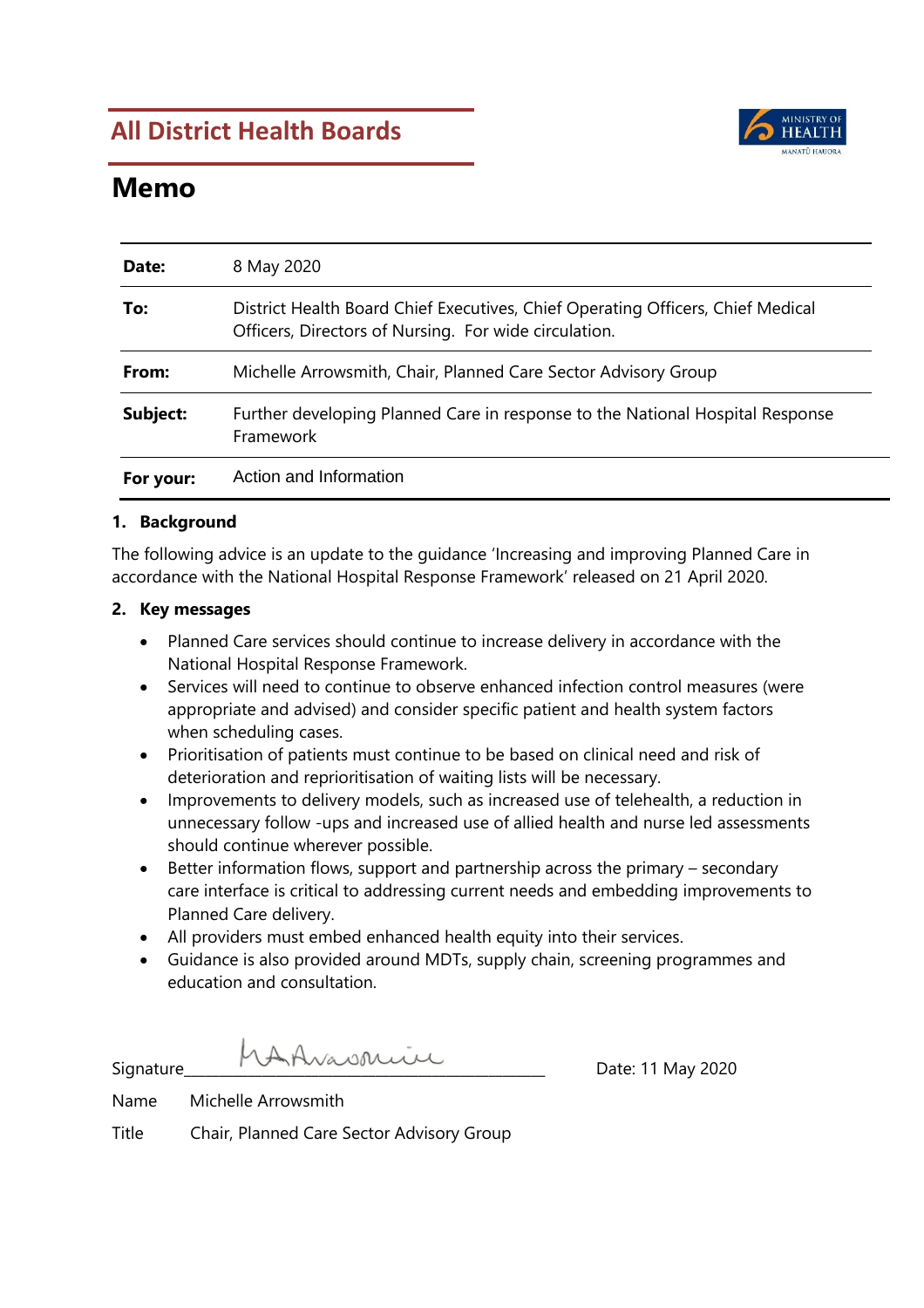

#### **Further developing Planned Care in accordance with the National Hospital Response Framework**

Advice from the Planned Care Sector Advisory Group

1 May 2020

#### **1. Introduction**

This guide is for all health care providers in New Zealand. It follows on from our advice of 21 April 2020 and aims to help providers further develop Planned Care during the reducing risk of COVID-19 and the anticipated winter pressures. The previous guide focused on i) maintaining infection control precautions ii) prioritising collectively to match whole system capacity to the most clinically urgent demand and iii) maintaining COVID-19 surge response capacity. This update says all those actions must continue and expands to other settings such as MDTs, supply chain, screening programmes and education. It also reminds us to consult, update, anticipate regulatory changes and maintain strict visitor policies. We address the clear risk of worsening health inequities as a result of service disruption caused by COVID-19. For example deprived populations may struggle to access video telehealth $^1$ . All services must embed enhanced health equity into the new norm of the health sector. Finally it signals further changes we can make collectively, to further improve the way we deliver Planned Care. Further guidance, especially on facilitating improvements, is planned.

#### **2. National context**

This update is intended to be broad enough for all providers to use under National Alert Level 2 and for hospitals to adapt according to their status on the National Hospital Response Framework. All health services are to operate as normally as possible, while observing enhanced infection control measures and significantly improving models of care. New Zealanders are to maintain physical distancing outside home. People at high risk of severe illness (older people and those with existing medical conditions) are encouraged to stay at home where possible and take additional precautions when leaving home. Such people may attend medical appointments and may also choose to work, but DHBs are updating national occupational health guidelines to make consistent risk assessments.

#### **3. Minimising risk**

Most hospitals will be at National Hospital Response Framework GREEN or YELLOW. Some hospitals may move back to higher levels, and would have to adjust their Planned Care activity accordingly. All providers have built up waiting lists, with some analyses predicting it may take over a year to recover pre-COVID-19 waiting times which were already sub-optimal. All providers must therefore urgently increase Planned Care volumes to meet the needs of patients already in the system and those with new referrals. To minimise harm, all prioritisation must be based on clinical need and risk.

 $\overline{a}$ 

<sup>&</sup>lt;sup>1</sup> Telehealth is the use of information and range of communication technologies to deliver health care when patients and care providers are not in the same physical location. Please see <https://www.telehealth.org.nz/telehealth-forum/what-is-telehealth/> for more information.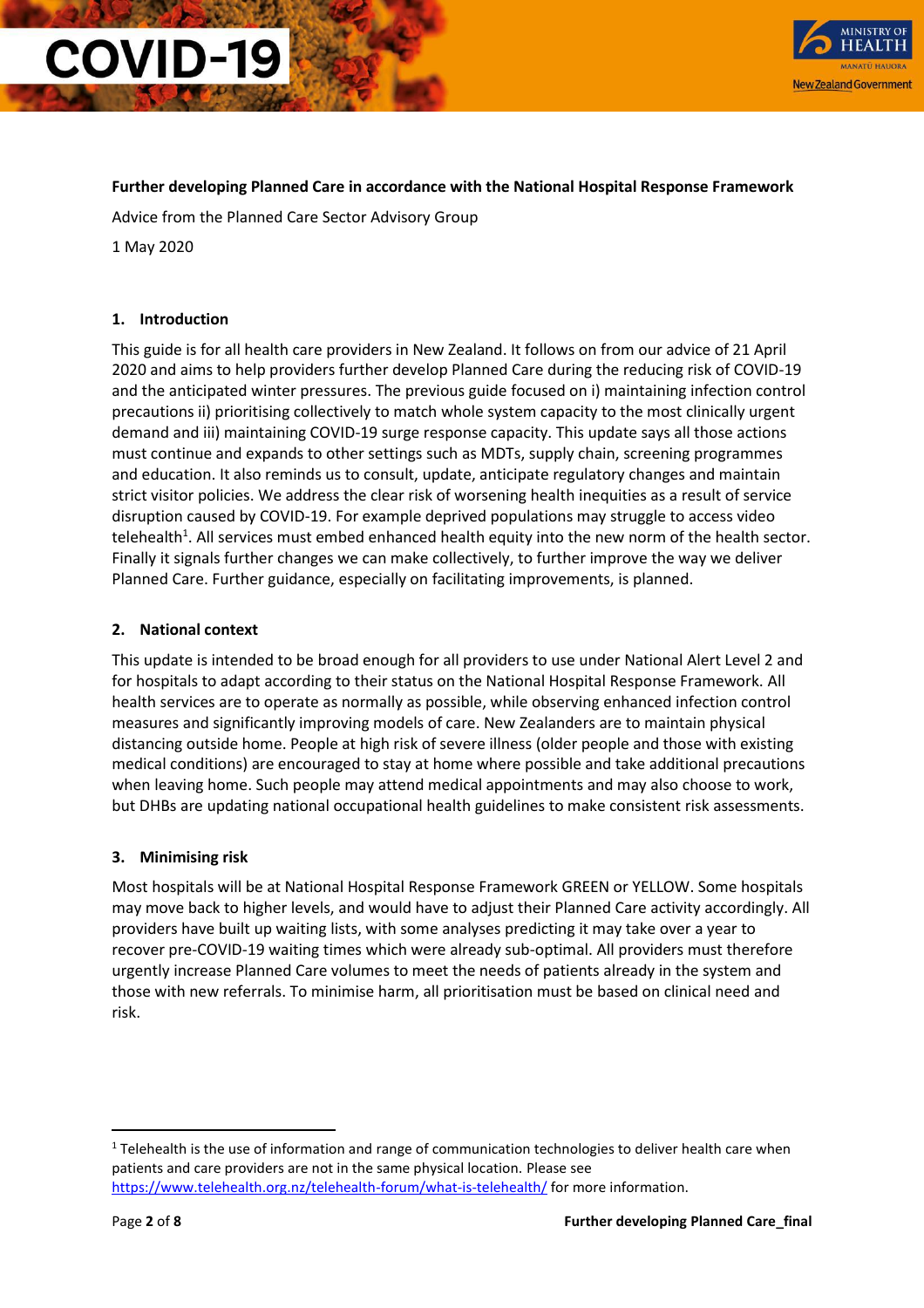

#### **4. Changing models of primary and secondary care together**

It is not enough to simply do more and reprioritise. Making telehealth the default wherever possible; offering allied health and nurse specialist assessments; increasing primary care direct access to diagnostics; more focused collaboration; better information / clinical advice support across the primary – secondary care interface and developing GP s

pecial interest networks are all vital to addressing current needs and embedding the most significant changes in Planned Care delivery that New Zealand has seen. Telehealth resources and support are available at NZ Telehealth Leadership Group's [website.](https://www.telehealth.org.nz/) These developments must be documented in local Health Pathways so that all providers access the most up to date resources.

#### **5. COVID-19 prevalence**

Epidemiological knowledge of COVID-19 and the risk of an asymptomatic patient having COVID-19 remain crucial to logistical planning of services and appropriate use of personal protective equipment (PPE). This knowledge must include flow of patients and staff across DHB boundaries.

#### **6. Winter planning**

As in all winters, providers, especially DHBs, must balance their Planned Care volumes with anticipated winter pressures, particularly increased respiratory presentations and staff sickness. In light of the expected ongoing impact of COVID-19, this will be even more important as many patients are likely to meet the [MoH case definition](https://www.health.govt.nz/our-work/diseases-and-conditions/covid-19-novel-coronavirus/covid-19-resources-health-professionals/case-definition-covid-19-infection) for COVID-19. In addition, economic hardship from the effects of COVID-19 may lead to an increase in presentations to hospital emergency departments rather than to urgent care or general practice. DHBs and primary healthcare organisations (PHOs) must increase efforts to divert such demand from hospitals and reduce delayed discharges. This will often mean supporting primary care to keep patients in community settings. It is also very important to ensure optimal influenza vaccine uptake.

#### **7. Physical facilities**

Physical distancing is still required. This can be achieved by physical re-configuration of facilities and smart scheduling of arrival times.

Facilities with increased infection control measures such as additional negative pressure rooms must maintain this capacity. Similarly, facilities must retain the ability to physically separate actual and suspected COVID-19 positive patients in the flow through all aspects of the care system. These requirements are necessary to allow rapid escalation to higher alert levels.

#### **8. Screening of patients and any support person for in-person meetings**

The three screening questions remain valid.

- a. Have you been overseas in the last 14 days? \*
- b. Have you had in-person contact with a confirmed or probable COVID-19 patient in the last 14 days?
- c. Are you unwell or are any of the people in your household bubble unwell with fever or acute (new) respiratory symptoms?

\* Recent overseas travel remains an important question as international air and ship crews are exempt from mandatory quarantine provisions.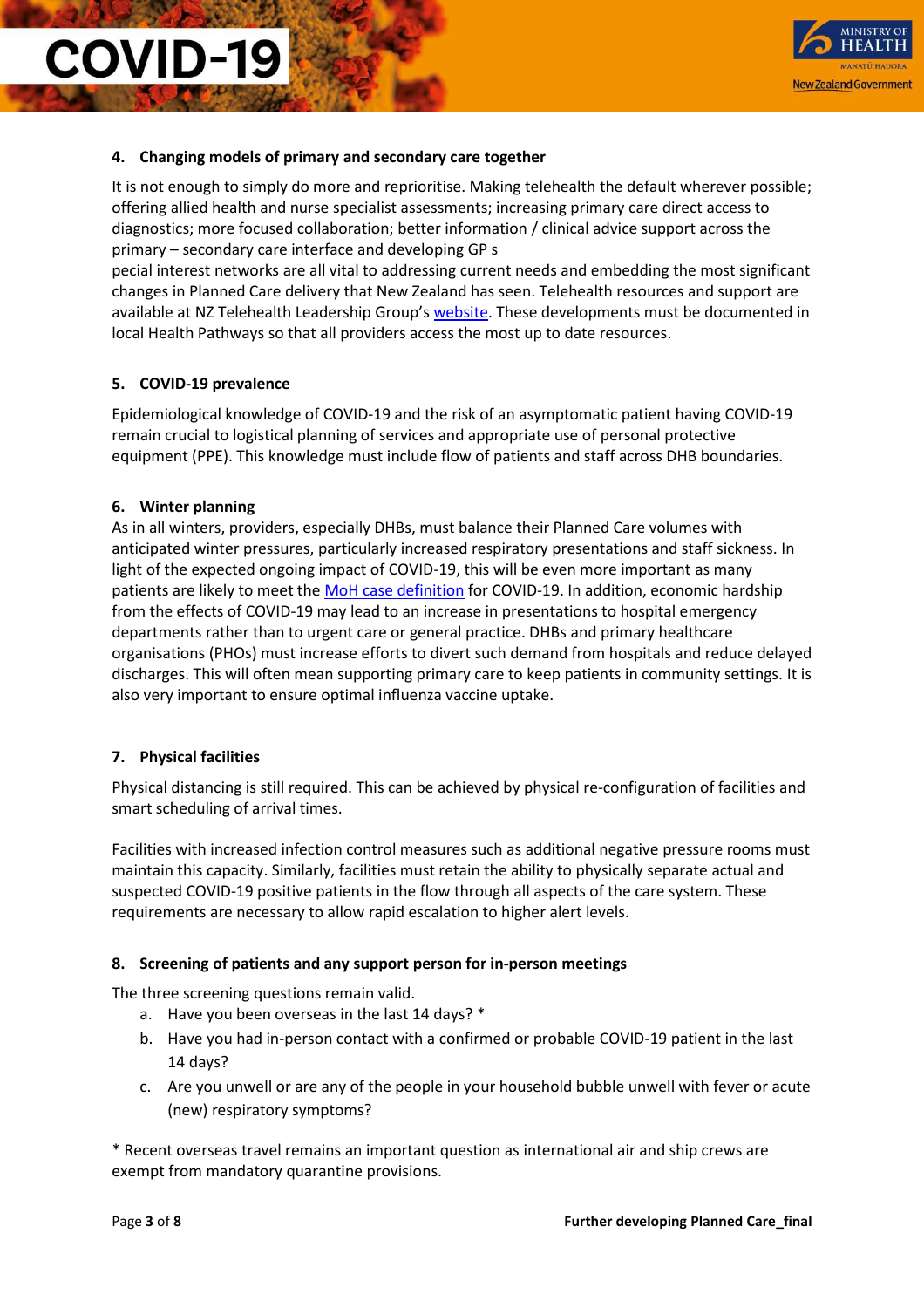

If the answer to all these questions is "no" the chances of the patient being asymptomatic with COVID-19 is extremely low.

#### **9. Visitors' policy**

Physical distancing reduces throughput and visitors will make this more challenging. Facilities should therefore maintain visitors' policy in line with the National Hospital Response Framework.

#### **10. Regulatory changes under Epidemic Preparedness (COVID-19) Notice 2020**

Providers must plan for the end of the Director General of Health's temporary flexibilities allowed during COVID-19 (currently scheduled for 24 June 2020). For example, when the current waiver regarding e-prescribing signatures is removed, clinicians must be able to adjust to ensure patients continue to receive their medications. This will ideally be through moving to the NZ ePrescription Service (NZePS).

#### **11. Out-patient prioritisation: First Specialist Assessment (FSA) and follow-ups**

Telehealth should be used for any consultation where an in-person meeting is not essential for achieving effective communication and care. Hybrid clinics, with some patients receiving telehealth and others (that require it) in-person should be considered. Telehealth can include electronic advice to patients. This should be done in a way that keeps primary care included such as messaging via primary care or through a portal which the patient and primary care team can access. Patients should be supported to use these portals where they need it.

Prioritisation (for in-person or telehealth) must continue to be based on clinical need irrespective of being FSA or follow-up. Referring clinicians should be encouraged to update referral urgency where they are aware of worse than anticipated deterioration. Traditional planning ratios of FSA : follow-up are irrelevant in the current environment.

Priority should be assigned to i) any known or suspected cancer and ii) FSA's where deterioration to the point of requiring acute assessment could reasonably be anticipated within a short timeframe. Other important factors include the need for secondary/tertiary advice to maintain the patient's independence and/or ability to return to or maintain employment. Where applicable, the National Prioritisation Framework should be used to prioritise FSA referrals.

Allied health professionals or specialist nurse assessments should be considered as alternates to assessment by an SMO. This allows those healthcare professionals to work at the top of their scope of practice and where it benefits patients as well as provider capacity, should be encouraged. This activity can be included in national activity returns.

Follow-up strategies should identify and prioritise any additional investigations or reviews necessary to maintain or enhance the health and independence of patients. Guidelines for appropriate followup, for instance after cancer treatment, must consider what advice or change in management, if any, will be influenced by such follow-up and if it would add more value than clear advice to the GP.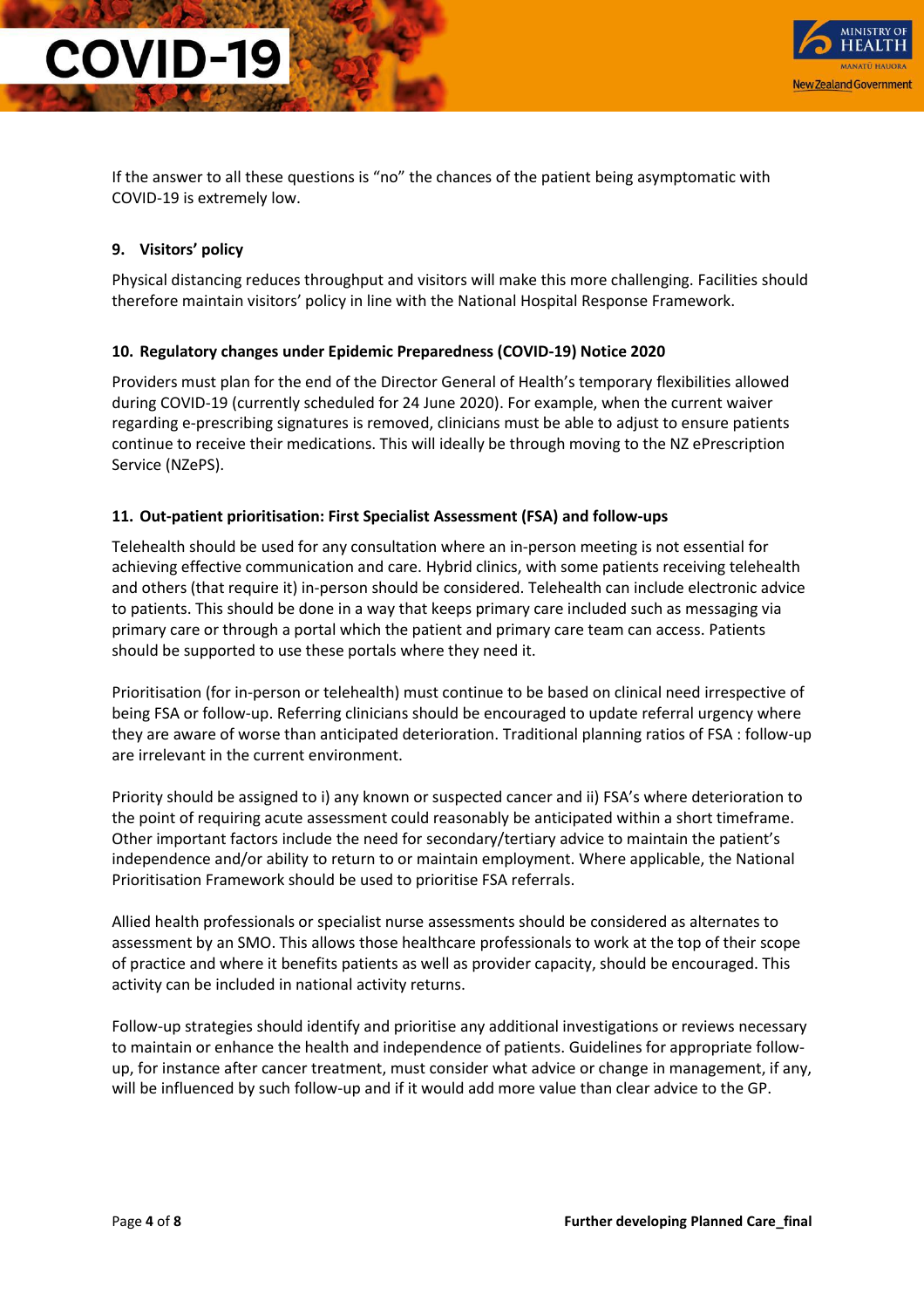

#### **12. Surgery, other interventional procedures & secondary care diagnostic services**

As for outpatients, case selection and scheduling must be based on clinical priority and risk. Prioritisation must be transparent, reliable, valid and reflect clinical judgment. It must be performed within and across specialties with shared resources such as all surgical specialities.

Current clinical need should be judged by the patient and the referring and receiving clinicians, including the patient derived 'Impact on Life' and clinician derived factors. Prioritisation is likely best achieved by a formal tool. The risks and impacts of potential deterioration need to be reflected in any tools. The potential deterioration time-frame should reflect the shifting nature of the current situation (e.g. 6-10 weeks). Non-operative therapy options should continue to be prioritised where safe to do so.

The existing NZ elective surgery prioritisation tools remain valid for prioritising planned care surgery in relevant specialties. However, whilst any hospital is functioning above National Hospital Response Framework GREEN, additional prioritisation is necessary. An effective generic matrix for decisionmaking should include assessment of the likely benefit of non-operative options and likely negative impact from a delay in surgical treatment, especially over a short to medium timeframe (given that a hospital may spend weeks above National Hospital Response Framework GREEN at any one time). These features, in particular any harmful effects of short to medium term deferral, are not explicitly part of the existing NZ prioritisation tools but are explored elsewhere<sup>2</sup>.

Case selection and scheduling must also be considered in conjunction with recognised risk factors as there is still a risk from COVID-19. Patients with recognised risk factors are best deferred if the risk of clinical deterioration from deferral is minimal or nil. These patient factors currently include:

- a) Co-morbidities and other factors that are identified as placing the patient at a higher risk of death if they contract COVID-19. However, as the risk of community transmission continues to be very low, the emphasis given to these risk factors, should be as important issues to raise with patients in respect of informed consent and informed choice. These risk factors include: frailty, BMI >40, co-existing respiratory, renal and cardiac disease, diabetes, hypertension, immunosuppression and pregnancy
- b) A reasonable expectation of needing ICU/high dependency care
- c) Discharge issues including personal circumstances such as lives alone
- d) What is the risk of the condition requiring acute admission within a short timeframe?
- e) Other time-critical issues where long term outcome will be significantly worsened by further surgical deferral.

Hospital factors must continue to be considered:

- a. Bed state of hospital including what is the policy re patients having single rooms only vs. capacity?
- b. Supply chain of consumables, including medicines, devices and PPE (see below)
- c. ICU/HDU status

 $\overline{a}$ 

- d. Laboratory status: i.e. Planned Care laboratory requests must not compromise the ability to maintain processing of COVID-19 samples.
- e. Managing system capacity and demand. It is imperative that cross-service, cross facility and cross provider planning and coordination is maximised as siloed planning is unacceptable. All

<sup>&</sup>lt;sup>2</sup> For example, see Prachand VN, Milner R, Angelos P, Posner MC, Fung JJ, Agrawal N, Jeevanandam V, Matthews JB, Medically Necessary, Time-Sensitive Procedures: Scoring System to Ethically and Efficiently Manage Resource Scarcity and Provider Risk During the COVID-19 Pandemic, Journal of the American College of Surgeons (2020), doi: https://doi.org/10.1016/j.jamcollsurg.2020.04.011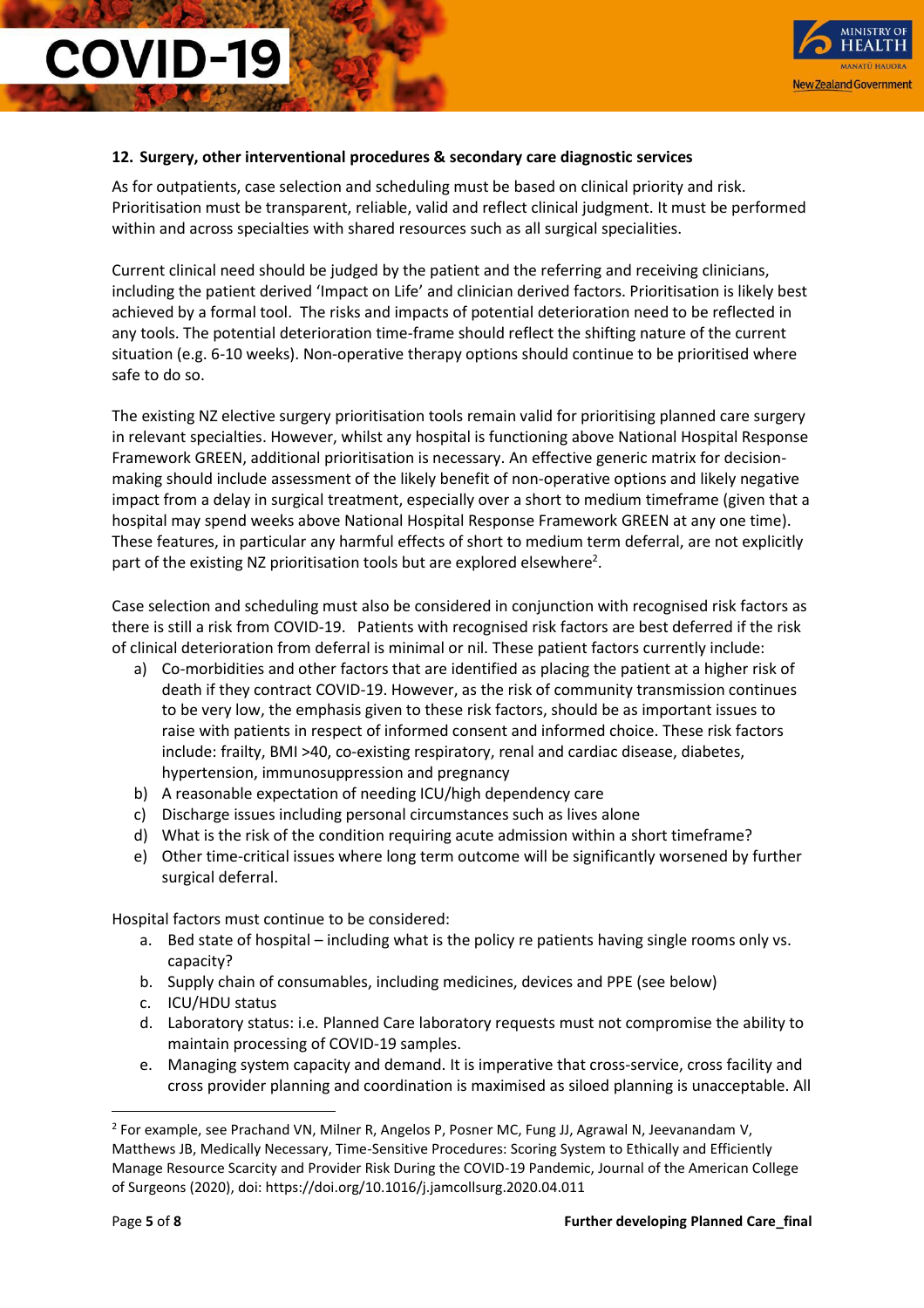

waiting lists have grown and each health system must prioritise collectively at local and regional level, including private providers, so that clinical risk is minimised for all patients regardless of provider

- f. Availability of community services such as district nursing, allied health, NGOs and others to support patients post-discharge
- g. Any specific requirements of aged care sector facilities where a patient is expected to reside following discharge from hospital

Where factors exist that indicate a need to re-consider the timing of a planned operation, the presence of any of these factors in themselves does NOT mean a patient MUST be deferred. These factors do, however, highlight the need for a "whole of system" approach to case selection and, where sensible, to defer such cases that can be deferred whilst a heightened risk of COVID–19 exists. As for outpatients, referrers and patients will need clear communications on the reasons for deferral, timing expectations and interim management.

Many patients have waited longer than is desirable based on their current clinical priority. Clinicians must therefore actively manage existing waiting lists and new referrals to potentially adjust the clinical priority of any procedure or investigation. There must be clear and unambiguous communication of any changes with patients, referring clinicians in secondary and primary care, plus documentation of such decisions.

Diagnostic services must prioritise referrals for new diagnoses and follow-ups where the test or procedure requested will likely lead to relevant and important decisions about subsequent management. For example, if a patient has declined further treatment for the diagnosis in question, further tests should be challenged and likely rejected. To illustrate, a request for a surveillance CT to scan for metastases after a patient has made an informed choice to not have surgery or chemotherapy would be unnecessary.

#### **13. Multidisciplinary decision making**

Well-established multidisciplinary care processes are generally in place and should be expanded where needed. These must continue and consider additional complexities such as co-morbidities and COVD-19. For example, does a patient's mortality risk if they contracted COVID-19 materially influence the advice of the MDT? If the answer is "yes" the patient and referrer must be involved in further decision making as part of informed choice and consent.

#### **14. Supply chain issues**

**COVID-19** 

All providers must ensure they have real-time knowledge of their supply chains. PHARMAC has advised of a world-wide shortage of propofol, a commonly used, important drug, particularly in anaesthesia, intensive care and emergency medicine. Clinicians must be made aware of this and similar issues and take mitigating action if necessary such as using alternatives or deferring. Many implantable devices and disposable clinical items are manufactured overseas. There may be delays in obtaining items. Regional and national planning offers significant advantages to securing supplies.

Availability of PPE must continue to be actively considered and managed and all providers must continue an evidence-based approach to the use of PPE.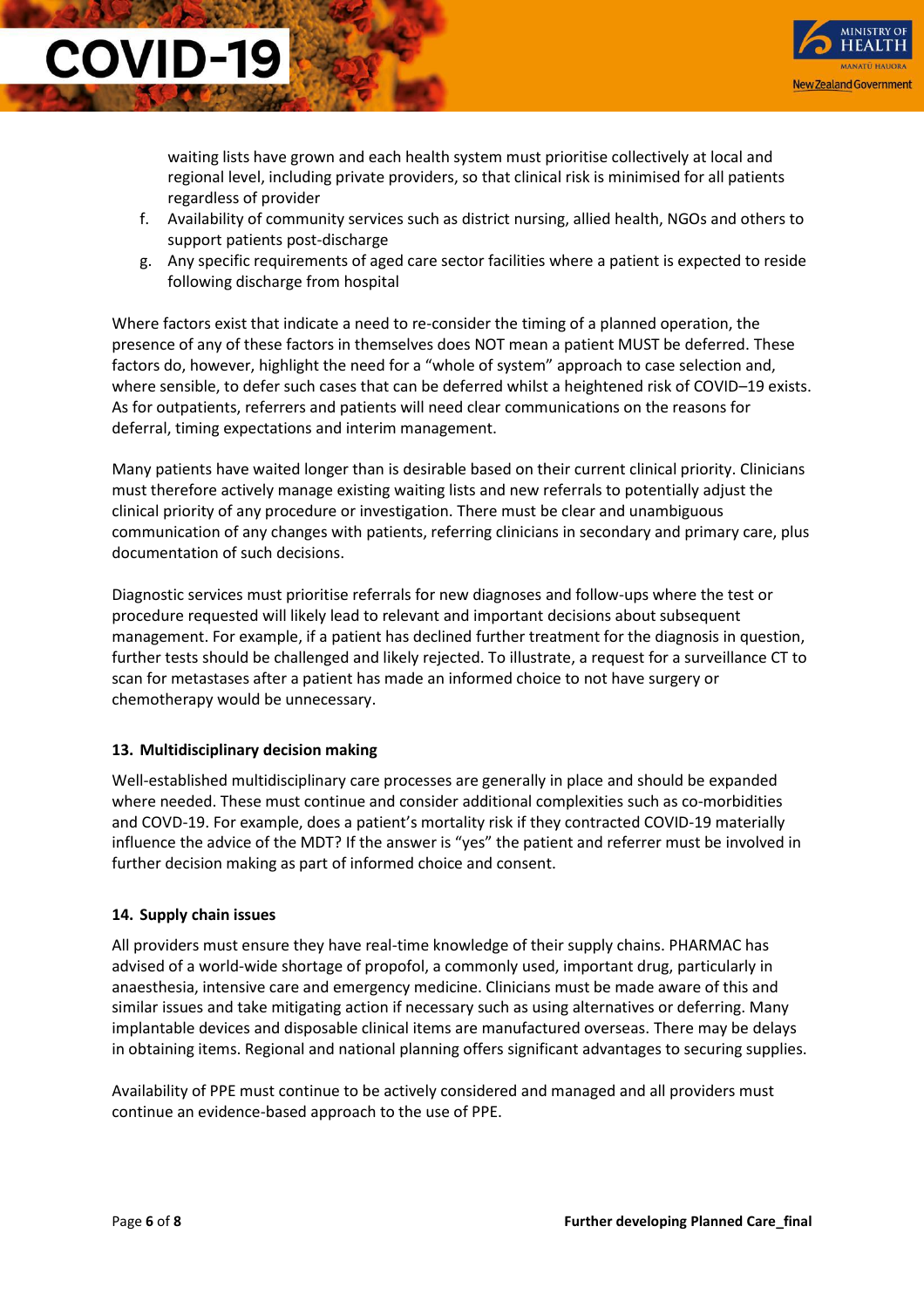

#### **15. Consultation**

Many changes made during March and April 2020 were at appropriately high speed compared to normal health system change. In most instances these need to be sustained but consultation is required to ensure stakeholders are adequately involved in the way systems work in the future. For example, primary care, consumer councils and unions all have positive contributions to make.

#### **16. System readiness reports**

Providers are likely to resume activity volumes in different specialities at different speeds. Primary care teams need to understand the speed and variability of these changes. In large providers, such as DHBs, many clinical and non-clinical support teams also need to know these details and find it difficult to access them. Frequent situation reports covering these details should be considered.

#### **17. Equity**

Māori and Pacific people, those of lower socio-economic groups and/or live rurally are especially vulnerable to health inequities. Changes in how care has been delivered including the increased use of telehealth offer opportunities to improve equity of access but also can worsen inequity if processes are not robust. Providers should ensure they have robust practices around:

- a. access to and the role of interpreting services
- b. improving access to telehealth such as through: facilities which are closer to the patient's home; loan devices; not calling patients from lines with caller ID blocked; Maori and Pacific healthcare provider support
- c. follow-up of any patient in which a telehealth contact was unsuccessful

The significantly reduced volume of Planned Care delivered during March and April 2020 also threaten to worsen health inequities. Where measures of health inequity exist, these should be monitored and steps actively taken to prevent further deterioration at the same time as continuing the reduction and eventual elimination of such inequities.

#### **18. Screening programmes**

There will be backlogs for the various screening programmes. Clear recovery plans to address the backlog must include effective communication to the community regarding the importance of such programmes. The risk of worsening inequities from reduced acceptance of screening invitations in the most at-risk populations is significant. Programmes that are run predominantly through primary care, such as cervical screening, likely require additional PHO coordination and support. Each provider should track performance against these recovery plans. Guidance and resources in relation to screening can be accessed on the National Screening Unit website - https://www.nsu.govt.nz/

#### **19. Education and training**

Tertiary education institutions need to consult and coordinate with DHBs on plans to return to (greater) levels of education and training within hospitals and community services.

Peer group, departmental and hospital-wide education and training sessions should continue, but online where possible, or adhering to distancing requirements where not.